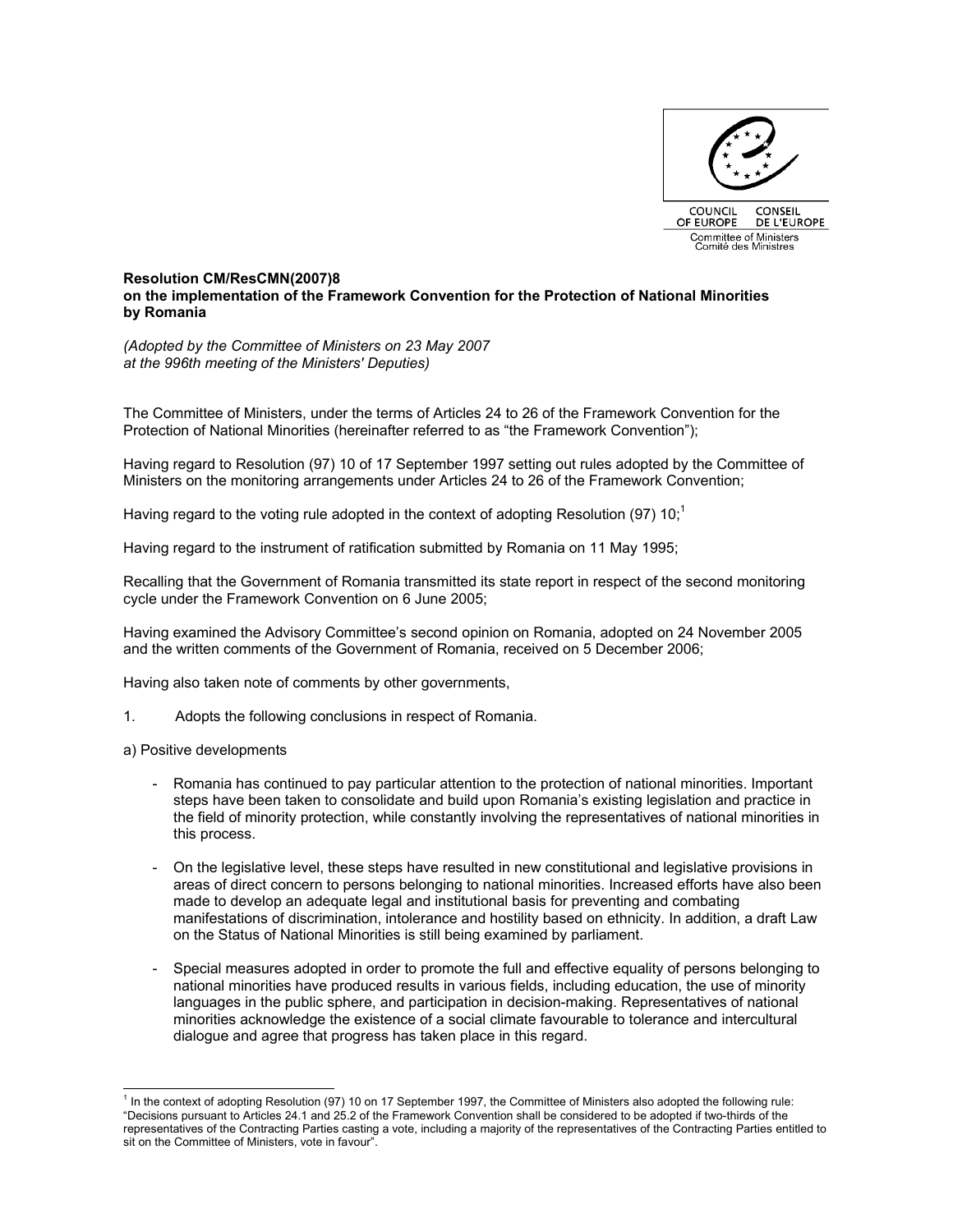- The situation of the Roma continues to remain a priority for the authorities. Numerous sectoral measures have been adopted in recent years aimed at combating the social exclusion of the Roma, and reducing the serious disparities which continue to separate them from the rest of the population in most areas. Moreover, significant efforts have been made to improve the public image of the Roma as well as their relations with the police.
- b) Issues of concern
	- Although Romania has a developed legal and institutional framework for the protection of national minorities, shortcomings continue to be reported with regard to the implementation of certain legislative provisions, particularly at local level. The financial difficulties affecting many fields of relevance to the protection of national minorities, such as education, also have an impact on the effective implementation of measures adopted by the government. Further efforts must be made to redress imbalances in the state support provided to the different national minorities in various fields. As regards the ongoing restitution of property, it appears that no assessment of the impact of this process on vulnerable minority groups, such as the Roma, has been made.
	- Similarly, the authorities should adopt a more open approach, in their dialogue with the national minorities, towards organisations other than those represented in the Council of National Minorities and, in a more general way, towards other groups that have expressed an interest in receiving the protection afforded by the Framework Convention, while taking into account the various opinions expressed within the respective groups.
	- In spite of the many initiatives taken by the government, a large number of Roma continue to confront serious difficulties and manifestations of discrimination in different fields, including employment, housing, health and education.
	- Moreover, the impact of the awareness-raising measures taken to improve the public image of the Roma and to encourage more positive attitudes towards them within society remains limited. Public manifestations of hostility and intolerance are still reported, in certain media, as well as in the statements made by certain members of public authorities and, in spite of improvements in this area, in the conduct of certain members of the police.
- 2. Adopts the following recommendations in respect of Romania:

In addition to the measures to be taken to implement the detailed recommendations contained in sections I and II of the Advisory Committee's opinion, the authorities are invited to take the following measures to improve further the implementation of the Framework Convention:

- increase awareness-raising measures among the public, politicians and the media regarding the importance of tolerance and respect for diversity and ensure that educational curricula reflect, in an appropriate manner, the diversity of Romanian society; take effective measures to strengthen interethnic dialogue and mutual understanding in areas populated by persons with different ethnic, cultural and religious backgrounds, including where persons belonging to the majority are in a minority position;
- take more resolute action to prevent and combat discrimination and social exclusion of the Roma and address, as a matter of priority, the difficulties they face in employment, housing, health and education;
- envisage ways to provide more convenient time-slots for minority television programmes and the possibility of extending the time of broadcasting service for national minorities in their language, especially at local level, taking into account the economic constraints within which public stations operate; promote better access of the Roma to the local radio;
- pursue and strengthen the initiatives taken in order to improve the situation of the Roma in the field of education and to develop the teaching of their language; pursue and monitor the measures taken to prevent and combat the isolation of Roma children within the educational system; pursue the efforts aimed at improving the situation of national minorities in the field of education and teaching of and in their languages;